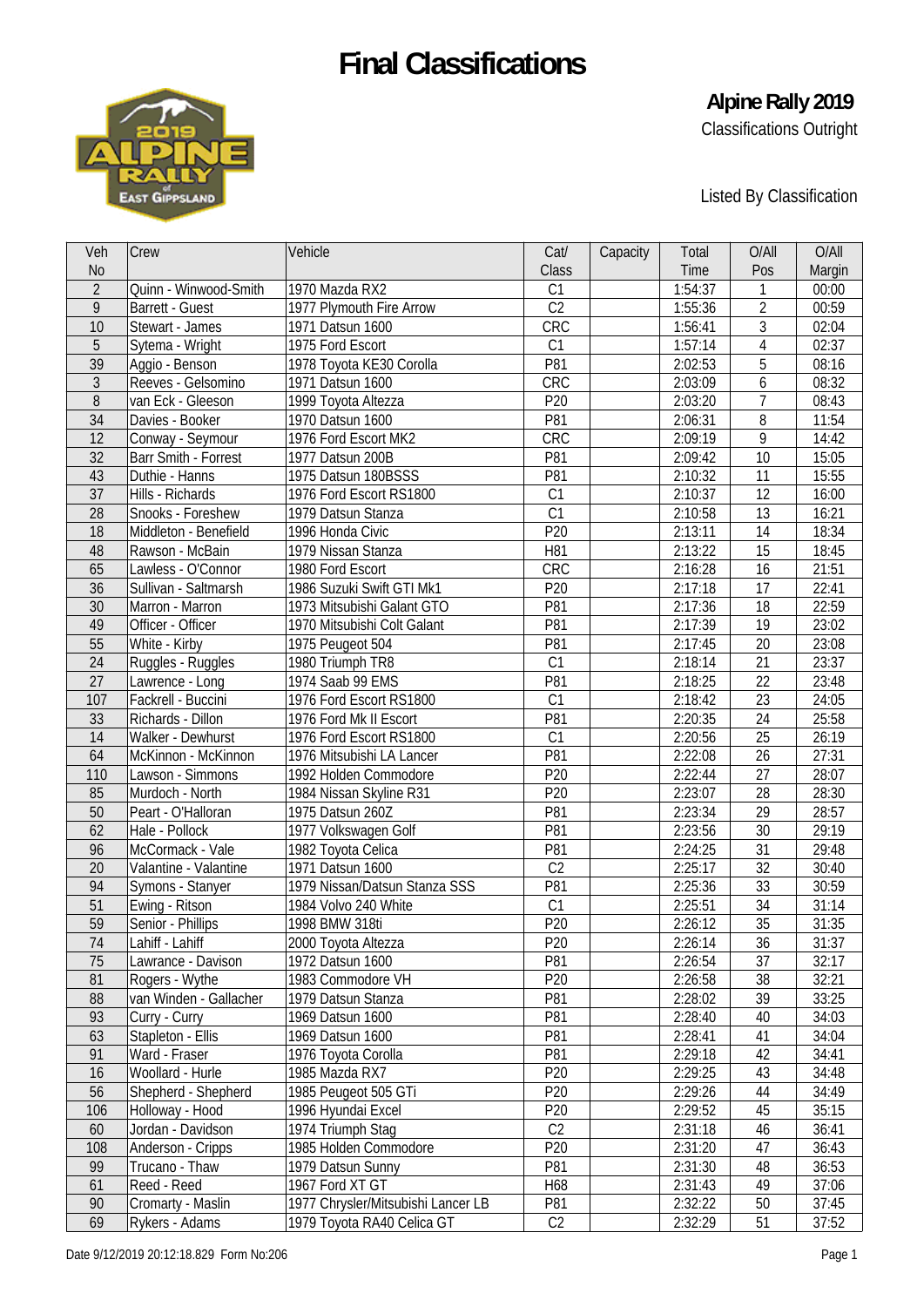| Veh              | <b>Crew</b>                                    | Vehicle                     | Cat/            | Capacity | Total          | O/All      | O/All   |
|------------------|------------------------------------------------|-----------------------------|-----------------|----------|----------------|------------|---------|
| <b>No</b>        |                                                |                             | Class           |          | Time           | Pos        | Margin  |
| 47               | Bailey - Harriot                               | 1965 Ford MK1 Lotus Cortina | H68             |          | 2:32:33        | 52         | 37:56   |
| 87               | Trewern - Trewern                              | 1973 Toyota Levin TE27      | C1              |          | 2:32:41        | 53         | 38:04   |
| 77               | Harper - Harper                                | 1970 Ford Escort RS1600     | C1              |          | 2:32:42        | 54         | 38:05   |
| 73               | Wallis - Ward                                  | 1988 Peugeot 309 GTi16      | P20             |          | 2:32:50        | 55         | 38:13   |
| 80               | Gorst - Gorst                                  | 1971 Datsun 1600            | P81             |          | 2:32:56        | 56         | 38:19   |
| 68               | Bollard - Bonser                               | 1972 Mazda RX2              | P81             |          | 2:32:57        | 57         | 38:20   |
| 109              | Desbrow - Grant                                | 1973 Ford Fairlane          | P81             |          | 2:33:26        | 58         | 38:49   |
| 79               | Caruana - Yates                                | 1968 Datsun 1600            | H68             |          | 2:33:36        | 59         | 38:59   |
| 76               | Wilson - Maddren                               | 1976 Toyota Celica          | P81             |          | 2:33:40        | 60         | 39:03   |
| 92               | Artamonov - Bonch-Osmol 1996 Mitsubishi Mirage |                             | P20             |          | 2:35:20        | 61         | 40:43   |
| 103              | Gibson - Clydesdale                            | 1974 Mitsubishi Lancer      | P81             |          | 2:35:31        | 62         | 40:54   |
| 97               | Hills - Tuckey                                 | 1976 Ford Escort            | C1              |          | 2:35:48        | 63         | 41:11   |
| 98               | Pelech - Day                                   | 1984 Mitsubishi Sigma       | P20             |          | 2:36:13        | 64         | 41:36   |
| 84               | McKenzie - Brain                               | 1973 Chrysler Galant        | P81             |          | 2:36:17        | 65         | 41:40   |
| 31               | O'Reilly - Blacksell                           | 1981 Datsun Bluebird SSS    | P81             |          | 2:36:18        | 66         | 41:41   |
| 104              | North - Sweeney                                | 1998 Hyundai Excel          | P20             |          | 2:38:24        | 67         | 43:47   |
| 95               | Hannah - Collihole                             | 1981 Holden Commodore       | P81             |          | 2:39:19        | 68         | 44:42   |
| 71               | Fleming - Fleming                              | 1975 Datsun 610             | P81             |          | 2:40:12        | 69         | 45:35   |
| 100              | Cranston - Opie                                | 1985 Toyota Celica          | P20             |          | 2:42:10        | 70         | 47:33   |
| 38               | Ludlam - Wood                                  | 1970 Datsun 1600 Dazda      | C <sub>3</sub>  |          | 3:36:25        | 71         | 1:41:48 |
| 42               | $\overline{\text{W}}$ ald - Ellis              | 1980 Datsun Stanza          | CRC             |          | $(-1)$ 2:13:54 | 72         | 00:00   |
| 78               | Testa - Walters                                | 1982 Nissan 240RS           | C1              |          | $(-1)$ 2:36:16 | 73         | 00:00   |
| 72               | Lewis - Turner                                 | 1970 Datsun 1600            | P81             |          | $(-1)$ 3:22:27 | 74         | 00:00   |
| $\mathbf{1}$     | Barker - Long                                  | 1983 BMW 320is              | CRC             |          | <b>DNF</b>     | <b>DNF</b> |         |
| 21               | Horobin - Taylor                               | 1975 Datsun 180B            | P81             |          | <b>DNF</b>     | <b>DNF</b> |         |
| 23               | Stilling - Thomson                             | 1980 Datsun Stanza          | P81             |          | <b>DNF</b>     | <b>DNF</b> |         |
| 35               | Sims - Moore                                   | 1976 Datsun 180B            | C <sub>2</sub>  |          | <b>DNF</b>     | <b>DNF</b> |         |
| 40               | Thomas - Gelsomino                             | 1980 Ford Mk2 Escort        | CRC             |          | <b>DNF</b>     | <b>DNF</b> |         |
| 46               | Allen - Young                                  | 1984 Holden Commodore VK    | P20             |          | <b>DNF</b>     | <b>DNF</b> |         |
| 57               | Stilling - Waterhouse                          | 1979 Datsun Stanza          | C1              |          | <b>DNF</b>     | <b>DNF</b> |         |
| $\overline{7}$   | Smart - Reardon-Smith                          | 1979 Datsun Stanza          | C1              |          | <b>DNF</b>     | <b>DNF</b> |         |
| 41               | Dimmock - Hannah                               | 1971 Datsun 240Z            | P81             |          | <b>DNF</b>     | <b>DNF</b> |         |
| 44               | Mason - Reed                                   | 1979 Ford RS1800 Escort     | C1              |          | <b>DNF</b>     | <b>DNF</b> |         |
| 52               | Mulligan - Males                               | 1984 Opel Manta             | C <sub>3</sub>  |          | <b>DNF</b>     | <b>DNF</b> |         |
| 53               | Kerr - Cole                                    | 1971 Datsun 1600            | P81             |          | <b>DNF</b>     | <b>DNF</b> |         |
| 70               | Partridge - Partridge                          | 1975 Ford Escort            | P81             |          | <b>DNF</b>     | <b>DNF</b> |         |
| 86               | Vlandis - Hilton                               | 1980 Volvo 242 GT           | C1              |          | <b>DNF</b>     | <b>DNF</b> |         |
| 101              | Canny - Norman                                 | 1983 Porsche 944            | P20             |          | <b>DNF</b>     | <b>DNF</b> |         |
| 102              | Carruthers - Carruthers                        | 1967 Ford Falcon XR GT      | H68             |          | <b>DNF</b>     | <b>DNF</b> |         |
| 17               | Badenoch - Kelly                               | 1979 Toyota Celica RA40     | C1              |          | <b>DNF</b>     | <b>DNF</b> |         |
| 19               | Waterhouse - Crawford                          | 1986 Mazda RX7              | P <sub>20</sub> |          | <b>DNF</b>     | <b>DNF</b> |         |
| 82               | Garrad - Walters                               | 1999 Hyundai Excel          | P <sub>20</sub> |          | <b>DNF</b>     | <b>DNF</b> |         |
| $\overline{4}$   | Monkhouse - Moscatt                            | 1973 Datsun 180B SSS        | <b>CRC</b>      |          | <b>DNF</b>     | <b>DNF</b> |         |
| 13               | Clarke - Preston                               | 1972 Datsun 1600            | <b>CRC</b>      |          | <b>DNF</b>     | <b>DNF</b> |         |
| 15               | Travis - Travis                                | 1984 Nissan Gazelle         | CRC             |          | <b>DNF</b>     | <b>DNF</b> |         |
| 22               | Schey - Middleton                              | 1975 Ford Escort            | C <sub>2</sub>  |          | <b>DNF</b>     | <b>DNF</b> |         |
| 45               | Lennane - King                                 | 1969 Datsun 1600            | P81             |          | <b>DNF</b>     | <b>DNF</b> |         |
| 25               | Peterson - Willson                             | 1994 Nissan Sunny GTi       | P <sub>20</sub> |          | <b>DNF</b>     | <b>DNF</b> |         |
| 58               | Millard - Branford                             | 1968 Datsun 1600            | C <sub>2</sub>  |          | <b>DNF</b>     | <b>DNF</b> |         |
| $\boldsymbol{6}$ | Friend - Canning                               | 1982 Nissan Silvia          | <b>CRC</b>      |          | <b>DNF</b>     | <b>DNF</b> |         |
| 29               | Reddiex - Mitchell                             | 1971 Datsun 1600 SSS        | CRC             |          | <b>DNF</b>     | <b>DNF</b> |         |
| 66               | Thompson - Behnke                              | 1974 Datsun 180B            | P81             |          | <b>DNF</b>     | <b>DNF</b> |         |
| 83               | Hocking - Hocking                              | 1997 Ford Falcon            | P <sub>20</sub> |          | <b>DNF</b>     | <b>DNF</b> |         |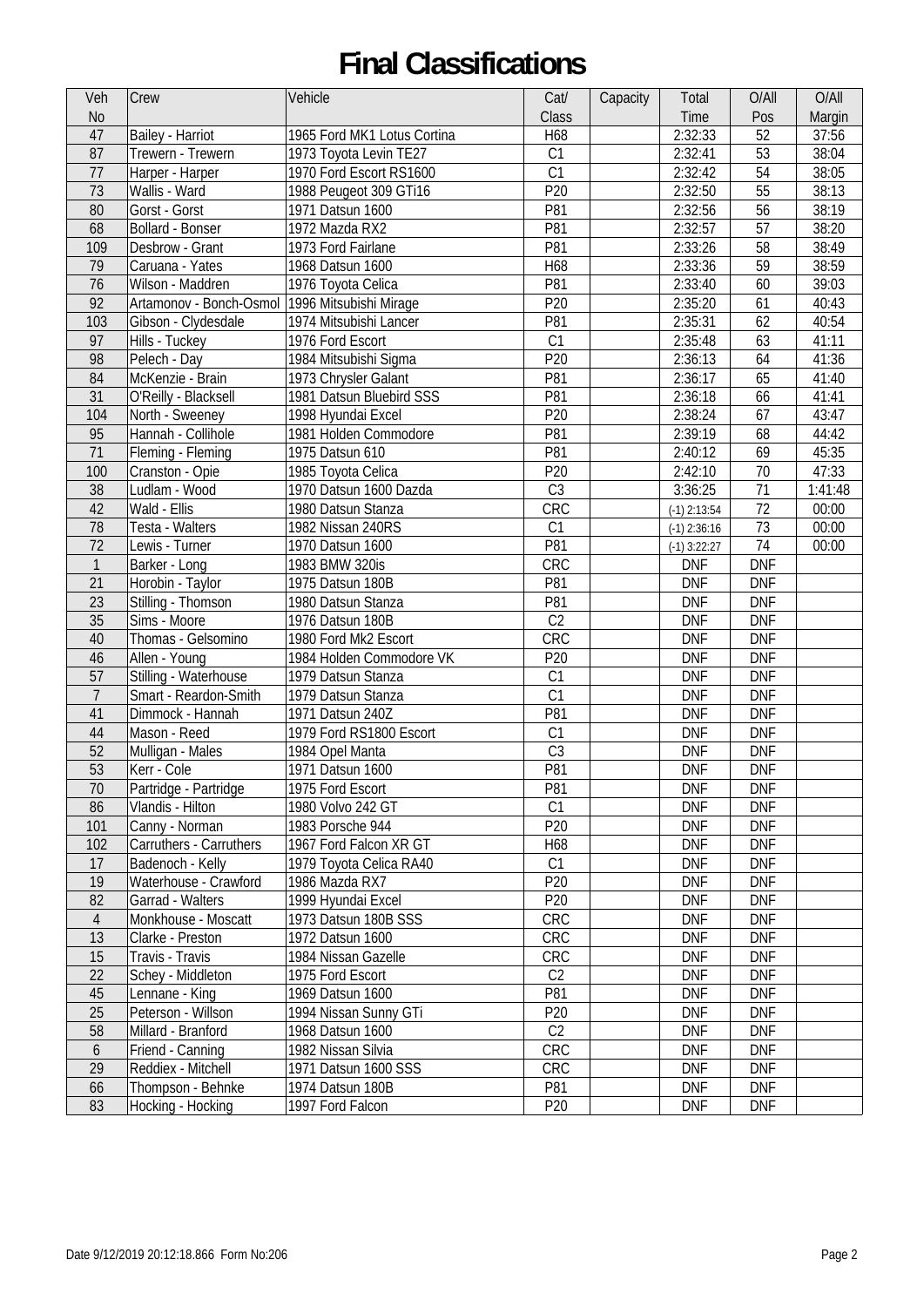# **EAST GIPPSLAND**

#### **Alpine Rally 2019**  Penalties

#### Listed By Vehicle No

| No             | Driver/CoDriver     | Grp/Cls          | Control           | Remarks        | Penalties          |
|----------------|---------------------|------------------|-------------------|----------------|--------------------|
|                |                     |                  |                   |                |                    |
| $\overline{2}$ | Quinn/Winwood-Smith | C.1              | <b>TC12</b>       | 2 mins early   | 02:00              |
|                |                     |                  |                   |                |                    |
| 14             | Walker/Dewhurst     | C.1              | <b>TC18</b>       | Over late time | 01:41              |
| 14             | Walker/Dewhurst     | C.1              | <b>TC19</b>       | Over late time | $\overline{0}1:41$ |
| 14             | Walker/Dewhurst     | C.1              | <b>TC20</b>       | Over late time | 01:41              |
| 14             | Walker/Dewhurst     | C.1              | <b>TC21</b>       | Over late time | 01:41              |
| 14             | Walker/Dewhurst     | C.1              | <b>TC22</b>       | Over late time | 01:41              |
|                |                     |                  |                   |                |                    |
| 16             | Woollard/Hurle      | P20.             | TC <sub>26</sub>  | Over late time | 07:34              |
| 16             | Woollard/Hurle      | P20.             | <b>TC27</b>       | Over late time | 07:34              |
|                |                     |                  |                   |                |                    |
| 20             | Valantine/Valantine | C.2              | TC15              | Over late time | 07:00              |
|                |                     |                  |                   |                |                    |
| 31             | O'Reilly/Blacksell  | P81.             | TC14              | Over late time | 08:43              |
| 31             | O'Reilly/Blacksell  | P81.             | $\overline{TC13}$ | Over late time | 08:43              |
|                |                     |                  |                   |                |                    |
| 33             | Richards/Dillon     | P81.             | <b>TC12</b>       | 2 mins early   | 02:00              |
|                |                     |                  |                   |                |                    |
| 37             | Hills/Richards      | C.1              | TC16              | 1 min early    | 01:00              |
|                |                     |                  |                   |                |                    |
| 38             | Ludlam/Wood         | C.3              | TC16              | 1 min early    | 01:00              |
| 38             | Ludlam/Wood         | C.3              | TC <sub>26</sub>  | Over late time | 39:00              |
| 38             | Ludlam/Wood         | $\overline{C.3}$ | <b>TC27</b>       | Over late time | 39:00              |
|                |                     |                  |                   |                |                    |
| 59             | Senior/Phillips     | P20.             | TC16              | 1 min early    | 01:00              |
| 59             | Senior/Phillips     | P20.             | <b>TC18</b>       | 2 mins early   | 02:00              |
|                |                     |                  |                   |                |                    |
| 70             | Partridge/Partridge | P81.             | <b>TC12</b>       | 5 mins early   | 05:00              |
|                |                     |                  |                   |                |                    |
| 72             | Lewis/Turner        | P81.             | <b>TC21</b>       | Over late time | 42:22              |
| 72             | Lewis/Turner        | P81.             | <b>TC22</b>       | Over late time | 42:22              |
|                |                     |                  |                   |                |                    |
| 98             | Pelech/Day          | P20.             | <b>TC12</b>       | 1 min early    | 01:00              |
|                |                     |                  |                   |                |                    |
| 103            | Gibson/Clydesdale   | P81.             | <b>TC12</b>       | 3 mins early   | 03:00              |
|                |                     |                  |                   |                |                    |
|                | 108 Anderson/Cripps | P20.             | <b>TC12</b>       | 3 mins early   | 03:00              |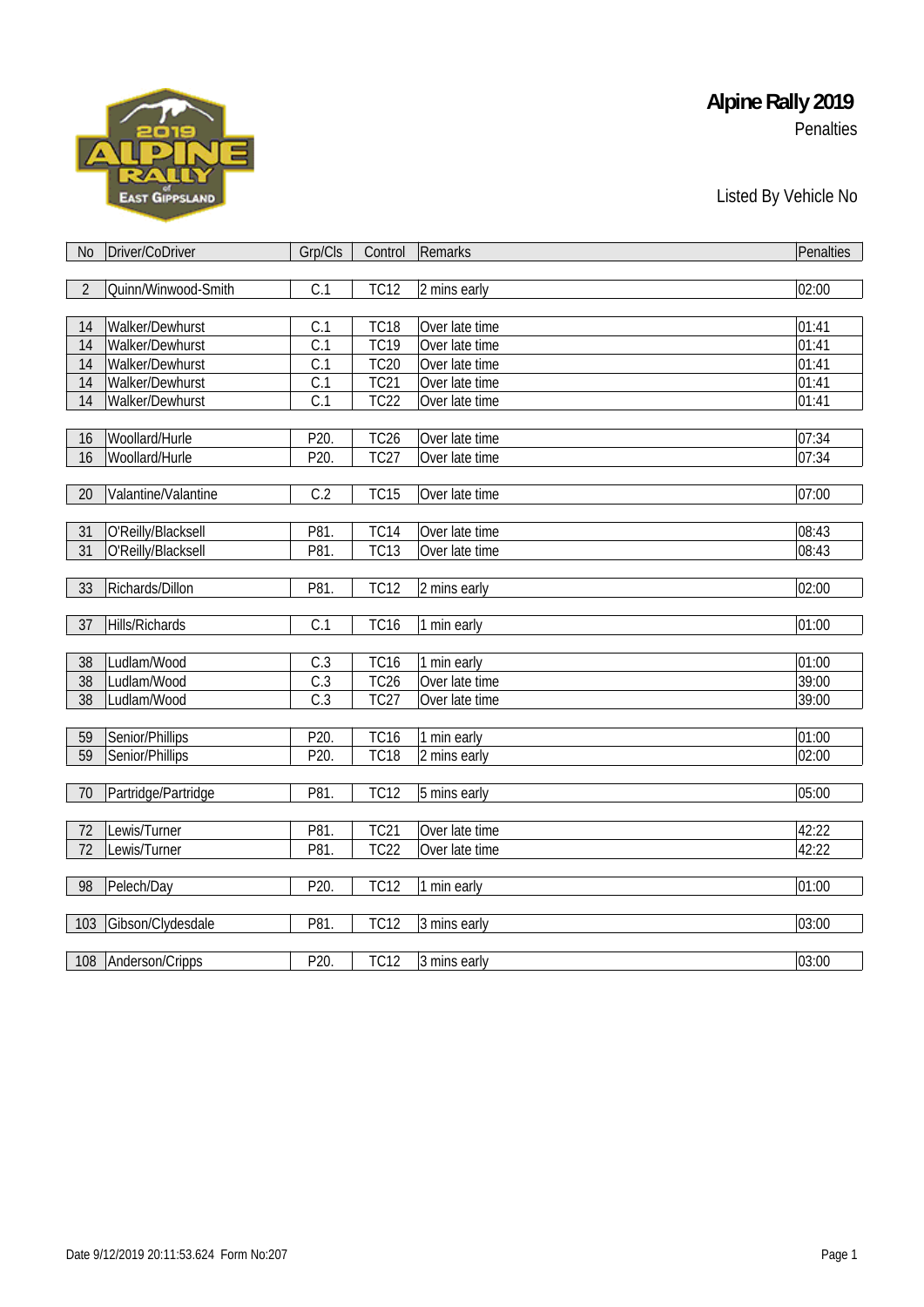

**Alpine Rally 2019** 

Stage Times Summary Division 1

Listed By Classification

| Veh            | <b>Crew</b>            | Vehicle                  | Cat/            | Prev  | SS <sub>1</sub> |        | SS4 Penalties Missed | Section | <b>OR</b>       | Prog  |
|----------------|------------------------|--------------------------|-----------------|-------|-----------------|--------|----------------------|---------|-----------------|-------|
| <b>No</b>      |                        |                          | Class           | Total | 9.18km          | 1.50km | <b>Stages</b>        | Total   | Pos             | Total |
| $\overline{2}$ | Quinn - Winwood-Smith  | 1970 Mazda RX2           | C1              | 00:00 | 05:10           | 01:21  |                      | 06:31   |                 | 06:31 |
|                | Barker - Long          | 1983 BMW 320is           | CRC             | 00:00 | 05:14           | 01:20  |                      | 06:34   |                 | 06:34 |
| $\overline{A}$ | Monkhouse - Moscatt    | 1973 Datsun 180B SSS     | CRC             | 00:00 | 05:16           | 01:20  |                      | 06:36   | $=3$            | 06:36 |
|                | Smart - Reardon-Smith  | 1979 Datsun Stanza       | C1              | 00:00 | 05:15           | 01:21  |                      | 06:36   | $=3$            | 06:36 |
| 5              | Sytema - Wright        | 1975 Ford Escort         | C1              | 00:00 | 05:20           | 01:19  |                      | 06:39   | $=5$            | 06:39 |
| 9              | <b>Barrett - Guest</b> | 1977 Plymouth Fire Arrow | C <sub>2</sub>  | 00:00 | 05:18           | 01:21  |                      | 06:39   | $=5$            | 06:39 |
| 10             | Stewart - James        | 1971 Datsun 1600         | CRC             | 00:00 | 05:17           | 01:23  |                      | 06:40   | $\overline{7}$  | 06:40 |
| 15             | Travis - Travis        | 1984 Nissan Gazelle      | CRC             | 00:00 | 05:22           | 01:22  |                      | 06:44   | $8\,$           | 06:44 |
| 17             | Badenoch - Kelly       | 1979 Toyota Celica RA40  | C <sub>1</sub>  | 00:00 | 05:25           | 01:21  |                      | 06:46   | 9               | 06:46 |
| 18             | Middleton - Benefield  | 1996 Honda Civic         | P <sub>20</sub> | 00:00 | 05:35           | 01:19  |                      | 06:54   | 10              | 06:54 |
| $\mathfrak{Z}$ | Reeves - Gelsomino     | 1971 Datsun 1600         | CRC             | 00:00 | 05:35           | 01:20  |                      | 06:55   | $=11$           | 06:55 |
| 16             | Woollard - Hurle       | 1985 Mazda RX7           | P <sub>20</sub> | 00:00 | 05:26           | 01:29  |                      | 06:55   | $=11$           | 06:55 |
| 28             | Snooks - Foreshew      | 1979 Datsun Stanza       | C1              | 00:00 | 05:35#          | 01:21  |                      | 06:56   | 13              | 06:56 |
| 25             | Peterson - Willson     | 1994 Nissan Sunny GTi    | P <sub>20</sub> | 00:00 | 05:35           | 01:23  |                      | 06:58   | $=14$           | 06:58 |
| 39             | Aggio - Benson         | 1978 Toyota KE30 Corolla | P81             | 00:00 | 05:34           | 01:24  |                      | 06:58   | $=14$           | 06:58 |
| 44             | Mason - Reed           | 1979 Ford RS1800 Escort  | C1              | 00:00 | 05:37           | 01:21  |                      | 06:58   | $=14$           | 06:58 |
| 40             | Thomas - Gelsomino     | 1980 Ford Mk2 Escort     | CRC             | 00:00 | 05:34           | 01:25  |                      | 06:59   | 17              | 06:59 |
| 8              | van Eck - Gleeson      | 1999 Toyota Altezza      | P20             | 00:00 | 05:38           | 01:23  |                      | 07:01   | $=18$           | 07:01 |
| 20             | Valantine - Valantine  | 1971 Datsun 1600         | C <sub>2</sub>  | 00:00 | 05:37           | 01:24  |                      | 07:01   | $=18$           | 07:01 |
| 31             | O'Reilly - Blacksell   | 1981 Datsun Bluebird SSS | P81             | 00:00 | 05:39           | 01:22  |                      | 07:01   | $=18$           | 07:01 |
| 14             | Walker - Dewhurst      | 1976 Ford Escort RS1800  | C1              | 00:00 | 05:41           | 01:21  |                      | 07:02   | 21              | 07:02 |
| 41             | Dimmock - Hannah       | 1971 Datsun 240Z         | P81             | 00:00 | 05:40           | 01:24  |                      | 07:04   | $\overline{22}$ | 07:04 |
| 12             | Conway - Seymour       | 1976 Ford Escort MK2     | CRC             | 00:00 | 05:47           | 01:19  |                      | 07:06   | 23              | 07:06 |
| 45             | Lennane - King         | 1969 Datsun 1600         | P81             | 00:00 | 05:44           | 01:23  |                      | 07:07   | $=24$           | 07:07 |
| 58             | Millard - Branford     | 1968 Datsun 1600         | C <sub>2</sub>  | 00:00 | 05:44           | 01:23  |                      | 07:07   | $=24$           | 07:07 |
| 22             | Schey - Middleton      | 1975 Ford Escort         | C <sub>2</sub>  | 00:00 | 05:44           | 01:24  |                      | 07:08   | $=26$           | 07:08 |
| 65             | Lawless - O'Connor     | 1980 Ford Escort         | CRC             | 00:00 | 05:42           | 01:26  |                      | 07:08   | $=26$           | 07:08 |
| 32             | Barr Smith - Forrest   | 1977 Datsun 200B         | P81             | 00:00 | 05:47           | 01:22  |                      | 07:09   | $=28$           | 07:09 |
| 38             | Ludlam - Wood          | 1970 Datsun 1600 Dazda   | C <sub>3</sub>  | 00:00 | 05:45           | 01:24  |                      | 07:09   | $=28$           | 07:09 |
| 43             | Duthie - Hanns         | 1975 Datsun 180BSSS      | P81             | 00:00 | 05:43           | 01:26  |                      | 07:09   | $=28$           | 07:09 |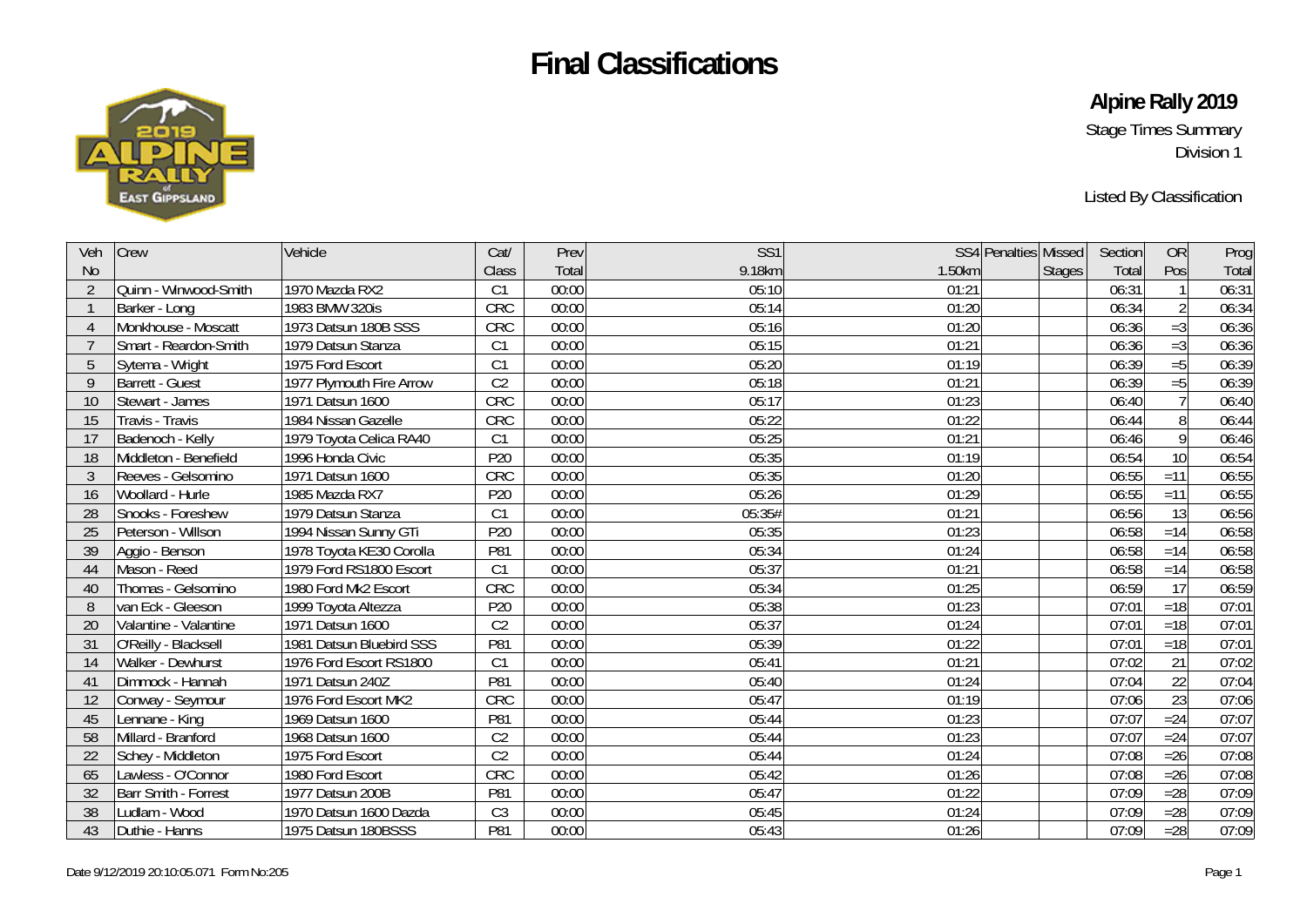| Veh            | Crew                                              | Vehicle                     | Cat/            | Prev  | SS <sub>1</sub> |        | SS4 Penalties Missed<br>Section | <b>OR</b> | Prog  |
|----------------|---------------------------------------------------|-----------------------------|-----------------|-------|-----------------|--------|---------------------------------|-----------|-------|
| N <sub>o</sub> |                                                   |                             | Class           | Total | 9.18km          | 1.50km | Total<br><b>Stages</b>          | Pos       | Total |
| 21             | Horobin - Taylor                                  | 1975 Datsun 180B            | P81             | 00:00 | 05:48           | 01:23  | 07:11                           | $=31$     | 07:11 |
| 37             | Hills - Richards                                  | 1976 Ford Escort RS1800     | C1              | 00:00 | 05:48           | 01:23  | 07:11                           | $= 31$    | 07:11 |
| 34             | Davies - Booker                                   | 1970 Datsun 1600            | P81             | 00:00 | 05:37           | 01:35  | 07:12                           | 33        | 07:12 |
| 13             | Clarke - Preston                                  | 1972 Datsun 1600            | <b>CRC</b>      | 00:00 | 05:42           | 01:32  | 07:14                           | $= 34$    | 07:14 |
| 35             | Sims - Moore                                      | 1976 Datsun 180B            | C <sub>2</sub>  | 00:00 | 05:46           | 01:28  | 07:14                           | $= 34$    | 07:14 |
| 19             | Waterhouse - Crawford                             | 1986 Mazda RX7              | P20             | 00:00 | 05:56           | 01:22  | 07:18                           | $=36$     | 07:18 |
| 42             | Wald - Ellis                                      | 1980 Datsun Stanza          | CRC             | 00:00 | 05:53           | 01:25  | 07:18                           | $=36$     | 07:18 |
| 86             | Vlandis - Hilton                                  | 1980 Volvo 242 GT           | C1              | 00:00 | 05:54           | 01:25  | 07:19                           | $=38$     | 07:19 |
| 96             | McCormack - Vale                                  | 1982 Toyota Celica          | P81             | 00:00 | 05:55           | 01:24  | 07:19                           | $=38$     | 07:19 |
| 107            | Fackrell - Buccini                                | 1976 Ford Escort RS1800     | C1              | 00:00 | 05:56           | 01:23  | 07:19                           | $=38$     | 07:19 |
| 48             | Rawson - McBain                                   | 1979 Nissan Stanza          | H81             | 00:00 | 05:58           | 01:22  | 07:20                           | 41        | 07:20 |
| 23             | Stilling - Thomson                                | 1980 Datsun Stanza          | P81             | 00:00 | 05:58           | 01:23  | 07:21                           | $=42$     | 07:21 |
| 60             | Jordan - Davidson                                 | 1974 Triumph Stag           | C <sub>2</sub>  | 00:00 | 05:56           | 01:25  | 07:21                           | $=42$     | 07:21 |
| 36             | Sullivan - Saltmarsh                              | 1986 Suzuki Swift GTI Mk1   | P20             | 00:00 | 05:56           | 01:26  | 07:22                           | $=44$     | 07:22 |
| 52             | Mulligan - Males                                  | 1984 Opel Manta             | C <sub>3</sub>  | 00:00 | 05:57           | 01:25  | 07:22                           | $=44$     | 07:22 |
| 55             | White - Kirby                                     | 1975 Peugeot 504            | P81             | 00:00 | 05:58           | 01:25  | 07:23                           | 46        | 07:23 |
| 50             | Peart - O'Halloran                                | 1975 Datsun 260Z            | P81             | 00:00 | 05:58           | 01:26  | 07:24                           | 47        | 07:24 |
| 27             | Lawrence - Long                                   | 1974 Saab 99 EMS            | P81             | 00:00 | 06:01           | 01:27  | 07:28                           | 48        | 07:28 |
| 49             | Officer - Officer                                 | 1970 Mitsubishi Colt Galant | P81             | 00:00 | 06:04           | 01:26  | 07:30                           | 49        | 07:30 |
| 59             | Senior - Phillips                                 | 1998 BMW 318ti              | P <sub>20</sub> | 00:00 | 06:02           | 01:29  | 07:31                           | 50        | 07:31 |
| 53             | Kerr - Cole                                       | 1971 Datsun 1600            | P81             | 00:00 | 06:09           | 01:23  | 07:32                           | $=51$     | 07:32 |
| 75             | Lawrance - Davison                                | 1972 Datsun 1600            | P81             | 00:00 | 06:05           | 01:27  | 07:32                           | $=51$     | 07:32 |
| 64             | McKinnon - McKinnon                               | 1976 Mitsubishi LA Lancer   | P81             | 00:00 | 06:06           | 01:27  | 07:33                           | 53        | 07:33 |
| 30             | Marron - Marron                                   | 1973 Mitsubishi Galant GTO  | P81             | 00:00 | 06:11           | 01:24  | 07:35                           | 54        | 07:35 |
| 33             | Richards - Dillon                                 | 1976 Ford Mk II Escort      | P81             | 00:00 | 05:51           | 01:45  | 07:36                           | 55        | 07:36 |
| 51             | Ewing - Ritson                                    | 1984 Volvo 240 White        | C <sub>1</sub>  | 00:00 | 06:09           | 01:28  | 07:37                           | 56        | 07:37 |
| 57             | Stilling - Waterhouse                             | 1979 Datsun Stanza          | C1              | 00:00 | 06:19           | 01:25  | 07:44                           | $=57$     | 07:44 |
| 70             | Partridge - Partridge                             | 1975 Ford Escort            | P81             | 00:00 | 06:21#          | 01:23  | 07:44                           | $=57$     | 07:44 |
| 61             | Reed - Reed                                       | 1967 Ford XT GT             | H68             | 00:00 | 06:18           | 01:28  | 07:46                           | $=59$     | 07:46 |
| 63             | Stapleton - Ellis                                 | 1969 Datsun 1600            | P81             | 00:00 | 06:12           | 01:34  | 07:46                           | $=59$     | 07:46 |
| 69             | Rykers - Adams                                    | 1979 Toyota RA40 Celica GT  | C <sub>2</sub>  | 00:00 | 06:21#          | 01:26  | 07:47                           | $=61$     | 07:47 |
| 85             | Murdoch - North                                   | 1984 Nissan Skyline R31     | P20             | 00:00 | 06:21#          | 01:26  | 07:47                           | $=61$     | 07:47 |
| 110            | Lawson - Simmons                                  | 1992 Holden Commodore       | P <sub>20</sub> | 00:00 | 06:21#          | 01:26  | 07:47                           | $=61$     | 07:47 |
| 72             | Lewis - Turner                                    | 1970 Datsun 1600            | P81             | 00:00 | 06:21#          | 01:28  | 07:49                           | $=64$     | 07:49 |
| 74             | Lahiff - Lahiff                                   | 2000 Toyota Altezza         | P20             | 00:00 | 06:21#          | 01:28  | 07:49                           | $=64$     | 07:49 |
| 92             | Artamonov - Bonch-Osmolo   1996 Mitsubishi Mirage |                             | P20             | 00:00 | 06:21#          | 01:28  | 07:49                           | $=64$     | 07:49 |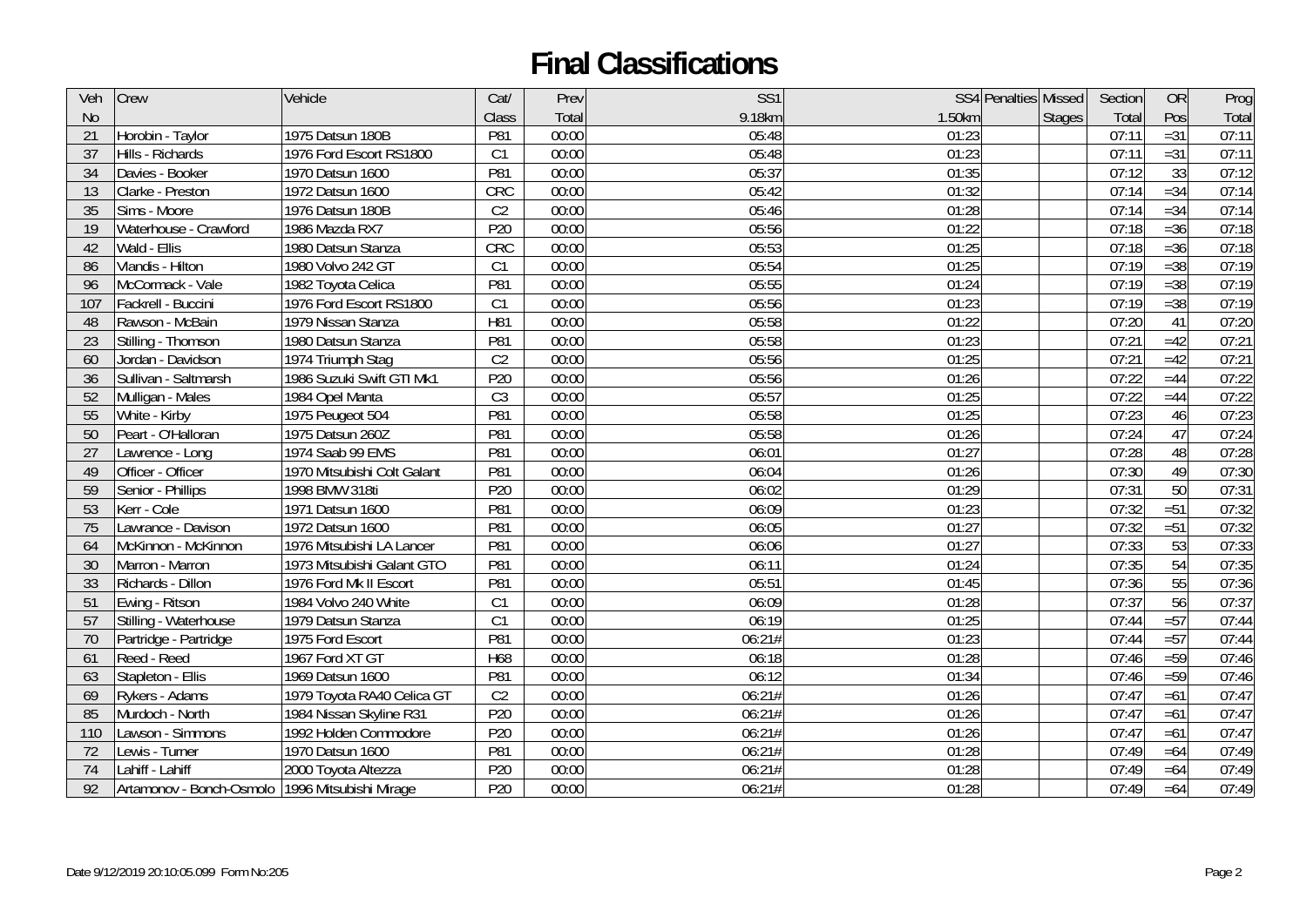| Veh       | Crew                    | Vehicle                         | Cat/            | Prev  | SS <sub>1</sub> |        | SS4 Penalties Missed<br>Section | <b>OR</b>       | Prog  |
|-----------|-------------------------|---------------------------------|-----------------|-------|-----------------|--------|---------------------------------|-----------------|-------|
| <b>No</b> |                         |                                 | Class           | Total | 9.18km          | 1.50km | Total<br><b>Stages</b>          | Pos             | Total |
| 94        | Symons - Stanyer        | 1979 Nissan/Datsun Stanza SSS   | P81             | 00:00 | 06:21#          | 01:28  | 07:49                           | $=64$           | 07:49 |
| 68        | Bollard - Bonser        | 1972 Mazda RX2                  | P81             | 00:00 | 06:21#          | 01:29  | 07:50                           | $=68$           | 07:50 |
| 80        | Gorst - Gorst           | 1971 Datsun 1600                | P81             | 00:00 | 06:21#          | 01:29  | 07:50                           | $=68$           | 07:50 |
| 82        | Garrad - Walters        | 1999 Hyundai Excel              | P20             | 00:00 | 06:21#          | 01:29  | 07:50                           | $=68$           | 07:50 |
| 108       | Anderson - Cripps       | 1985 Holden Commodore           | P20             | 00:00 | 06:21#          | 01:29  | 07:50                           | $=68$           | 07:50 |
| 73        | Wallis - Ward           | 1988 Peugeot 309 GTi16          | P <sub>20</sub> | 00:00 | 06:21#          | 01:30  | 07:51                           | $=72$           | 07:51 |
| 76        | Wilson - Maddren        | 1976 Toyota Celica              | P81             | 00:00 | 06:21#          | 01:30  | 07:51                           | $=72$           | 07:51 |
| 87        | Trewern - Trewern       | 1973 Toyota Levin TE27          | C1              | 00:00 | 06:21#          | 01:30  | 07:51                           | $=72$           | 07:51 |
| 91        | Ward - Fraser           | 1976 Toyota Corolla             | P81             | 00:00 | 06:21#          | 01:30  | 07:51                           | $=72$           | 07:51 |
| 77        | Harper - Harper         | 1970 Ford Escort RS1600         | C1              | 00:00 | 06:21#          | 01:31  | 07:52                           | $=76$           | 07:52 |
| 88        | van Winden - Gallacher  | 1979 Datsun Stanza              | P81             | 00:00 | 06:21#          | 01:31  | 07:52                           | $=76$           | 07:52 |
| 90        | Cromarty - Maslin       | 1977 Chrysler/Mitsubishi Lancer | P81             | 00:00 | 06:21#          | 01:31  | 07:52                           | $=76$           | 07:52 |
| 106       | Holloway - Hood         | 1996 Hyundai Excel              | P20             | 00:00 | 06:21#          | 01:32  | 07:53                           | 79              | 07:53 |
| 62        | Hale - Pollock          | 1977 Volkswagen Golf            | P81             | 00:00 | 06:21#          | 01:33  | 07:54                           | 80              | 07:54 |
| 56        | Shepherd - Shepherd     | 1985 Peugeot 505 GTi            | P20             | 00:00 | 06:21           | 01:34  | 07:55                           | $= 81$          | 07:55 |
| 79        | Caruana - Yates         | 1968 Datsun 1600                | H68             | 00:00 | 06:21#          | 01:34  | 07:55                           | $= 81$          | 07:55 |
| 93        | Curry - Curry           | 1969 Datsun 1600                | P81             | 00:00 | 06:21#          | 01:34  | 07:55                           | $= 81$          | 07:55 |
| 102       | Carruthers - Carruthers | 1967 Ford Falcon XR GT          | H68             | 00:00 | 06:21#          | 01:34  | 07:55                           | $= 81$          | 07:55 |
| 103       | Gibson - Clydesdale     | 1974 Mitsubishi Lancer          | P81             | 00:00 | 06:21#          | 01:34  | 07:55                           | $= 81$          | 07:55 |
| 104       | North - Sweeney         | 1998 Hyundai Excel              | P20             | 00:00 | 06:21#          | 01:34  | 07:55                           | $= 81$          | 07:55 |
| 81        | Rogers - Wythe          | 1983 Commodore VH               | P20             | 00:00 | 06:21#          | 01:35  | 07:56                           | 87              | 07:56 |
| 71        | Fleming - Fleming       | 1975 Datsun 610                 | P81             | 00:00 | 06:21#          | 01:36  | 07:57                           | $= 88$          | 07:57 |
| 95        | Hannah - Collihole      | 1981 Holden Commodore           | P81             | 00:00 | 06:21#          | 01:36  | 07:57                           | $=88$           | 07:57 |
| 99        | Trucano - Thaw          | 1979 Datsun Sunny               | P81             | 00:00 | 06:21#          | 01:37  | 07:58                           | 90              | 07:58 |
| 46        | Allen - Young           | 1984 Holden Commodore VK        | P20             | 00:00 | 06:21#          | 01:38  | 07:59                           | $= 91$          | 07:59 |
| 47        | Bailey - Harriot        | 1965 Ford MK1 Lotus Cortina     | H68             | 00:00 | 06:21#          | 01:38  | 07:59                           | $= 91$          | 07:59 |
| 98        | Pelech - Day            | 1984 Mitsubishi Sigma           | P20             | 00:00 | 06:21#          | 01:38  | 07:59                           | $= 91$          | 07:59 |
| 100       | Cranston - Opie         | 1985 Toyota Celica              | P <sub>20</sub> | 00:00 | 06:21#          | 01:38  | 07:59                           | $= 91$          | 07:59 |
| 84        | McKenzie - Brain        | 1973 Chrysler Galant            | P81             | 00:00 | 06:21#          | 01:39  | 08:00                           | $=95$           | 08:00 |
| 101       | Canny - Norman          | 1983 Porsche 944                | P20             | 00:00 | 06:21#          | 01:39  | 08:00                           | $= 95$          | 08:00 |
| 97        | Hills - Tuckey          | 1976 Ford Escort                | C1              | 00:00 | 06:21#          | 01:42  | 08:03                           | $\overline{97}$ | 08:03 |
| 83        | Hocking - Hocking       | 1997 Ford Falcon                | P <sub>20</sub> | 00:00 | 06:21#          | 02:00# | 08:21                           | $=98$           | 08:21 |
| 109       | Desbrow - Grant         | 1973 Ford Fairlane              | P81             | 00:00 | 06:21#          | 02:00# | 08:21                           | $=98$           | 08:21 |
| 24        | Ruggles - Ruggles       | 1980 Triumph TR8                | C1              | 00:00 | 10:00#          | 01:22  | 11:22                           | 100             | 11:22 |
| 6         | Friend - Canning        | 1982 Nissan Silvia              | CRC             | 00:00 | 05:45           | MCx2   | $(-1)$<br>05:45                 | 101             | 05:45 |
| 78        | Testa - Walters         | 1982 Nissan 240RS               | C1              | 00:00 | 06:21#          | MCx2   | $(-1)$<br>06:21                 | 102             | 06:21 |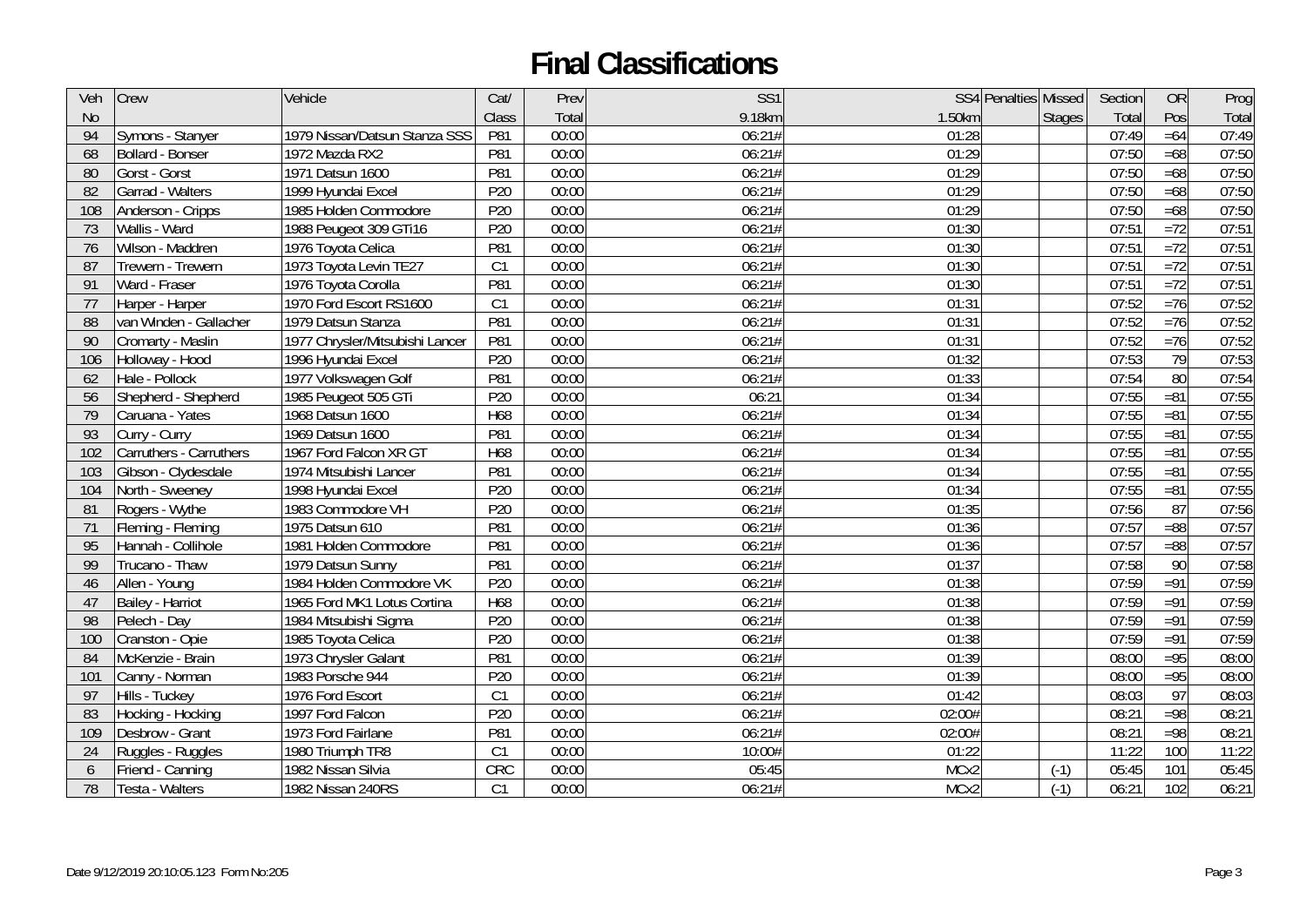| Veh          | <b>Crew</b>                 | Vehicle                       | Cat/       | Prev  | SS1        |            | SS4 Penalties Missed | Section    | OR   | Prog       |
|--------------|-----------------------------|-------------------------------|------------|-------|------------|------------|----------------------|------------|------|------------|
| <b>No</b>    |                             |                               | Class      | Total | $9.18$ km  | 1.50 $km$  | <b>Stages</b>        | Total      | Posi | Total      |
| 20<br>$\sim$ | Reddiex - Mitchell          | 1 Datsun 1600 SSS<br>$1197^*$ | <b>CRC</b> | 00:00 | <b>DNF</b> | DNF        |                      | <b>DNF</b> |      | <b>DNF</b> |
| 00           | <b>Thompson</b><br>- Behnke | 1974 Datsun 180B              | P81        | 00:00 | <b>DNF</b> | <b>DNF</b> |                      | <b>DNF</b> |      | <b>DNF</b> |

# Maximum time / Allocated Time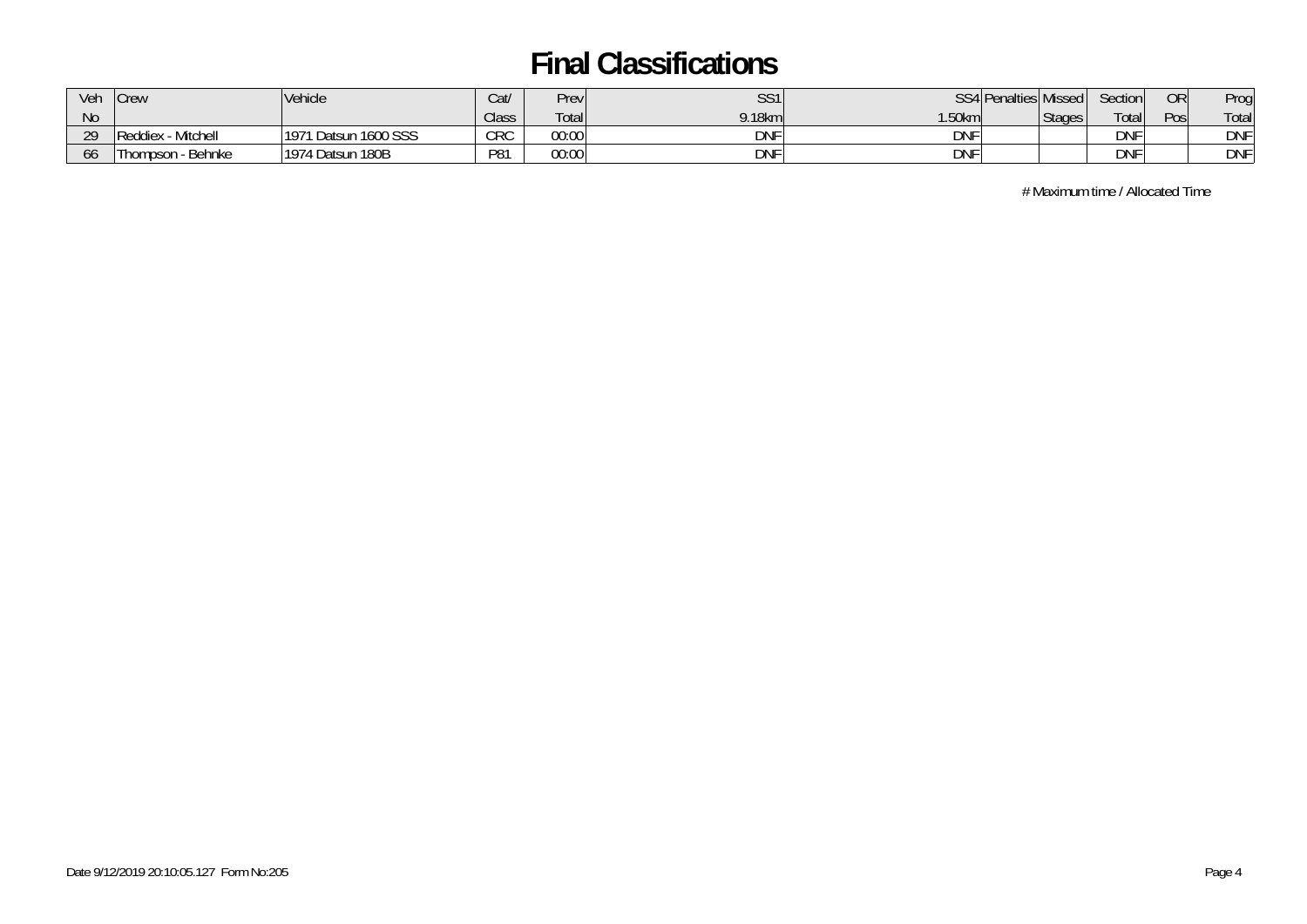

**Alpine Rally 2019** 

Stage Times Summary Division 2 - 4

Listed By Classification

| Veh            | <b>Crew</b>                 | Vehicle                     | Cat/            | Prev  | SS <sub>5</sub> | SS <sub>6</sub> | SS <sub>7</sub> | SS <sub>8</sub> | SS9     | <b>SS10</b> |         | SS11 Penalties Missed |               | Section | <b>OR</b>       | Prog    |
|----------------|-----------------------------|-----------------------------|-----------------|-------|-----------------|-----------------|-----------------|-----------------|---------|-------------|---------|-----------------------|---------------|---------|-----------------|---------|
| <b>No</b>      |                             |                             | Class           | Total | 15.90km         | .20km           | 15.60km         | 10.80km         | 55.40km | 37.80km     | 15.00km |                       | <b>Stages</b> | Total   | Pos             | Total   |
| $\overline{2}$ | Quinn - Winwood-Smith       | 1970 Mazda RX2              | C <sub>1</sub>  | 06:31 | 10:01           | 09:33           | 10:22           | 07:08           | 35:13   | 23:05       | 10:44   | 02:00                 |               | 1:48:06 |                 | 1:54:37 |
| 9              | <b>Barrett - Guest</b>      | 1977 Plymouth Fire Arrow    | C <sub>2</sub>  | 06:39 | 10:20           | 10:15           | 11:08           | 07:15           | 36:02   | 22:55       | 11:02   |                       |               | 1:48:57 |                 | 1:55:36 |
| 10             | Stewart - James             | 1971 Datsun 1600            | CRC             | 06:40 | 10:31           | 10:20           | 11:13           | 07:19           | 35:47   | 23:08       | 11:43   |                       |               | 1:50:01 |                 | 1:56:41 |
| 5              | Sytema - Wright             | 1975 Ford Escort            | C <sub>1</sub>  | 06:39 | 10:30           | 10:14           | 11:13           | 07:21           | 36:44   | 23:33       | 11:00   |                       |               | 1:50:35 |                 | 1:57:14 |
| 39             | Aggio - Benson              | 1978 Toyota KE30 Corolla    | P81             | 06:58 | 11:05           | 10:40           | 11:29           | 07:53           | 38:10   | 24:52       | 11:46   |                       |               | 1:55:55 |                 | 2:02:53 |
| 3              | Reeves - Gelsomino          | 1971 Datsun 1600            | CRC             | 06:55 | 11:11           | 11:06           | 11:49           | 07:50           | 38:27   | 24:25       | 11:26   |                       |               | 1:56:14 | 6               | 2:03:09 |
| 8              | van Eck - Gleeson           | 1999 Toyota Altezza         | P20             | 07:01 | 11:51           | 11:44           | 12:05           | 07:44           | 38:06   | 23:21       | 11:28   |                       |               | 1:56:19 |                 | 2:03:20 |
| 34             | Davies - Booker             | 1970 Datsun 1600            | P81             | 07:12 | 11:14           | 11:35           | 12:41           | 08:08           | 37:38   | 25:10       | 12:53   |                       |               | 1:59:19 | 8               | 2:06:31 |
| 12             | Conway - Seymour            | 1976 Ford Escort MK2        | CRC             | 07:06 | 11:14           | 11:51           | 12:41           | 08:27           | 40:25   | 24:48       | 12:47   |                       |               | 2:02:13 |                 | 2:09:19 |
| 32             | <b>Barr Smith - Forrest</b> | 1977 Datsun 200B            | P81             | 07:09 | 11:24           | 12:07           | 12:24           | 08:24           | 39:58   | 25:47       | 12:29   |                       |               | 2:02:33 | 10              | 2:09:42 |
| 43             | Duthie - Hanns              | 1975 Datsun 180BSSS         | P81             | 07:09 | 12:12           | 12:02           | 12:38           | 08:30           | 40:00   | 25:20       | 12:41   |                       |               | 2:03:23 | 11              | 2:10:32 |
| 37             | Hills - Richards            | 1976 Ford Escort RS1800     | C <sub>1</sub>  | 07:11 | 11:48           | 12:23           | 12:50           | 08:14           | 38:48   | 25:34       | 12:49   | 01:00                 |               | 2:03:26 | 12              | 2:10:37 |
| 28             | Snooks - Foreshew           | 1979 Datsun Stanza          | C <sub>1</sub>  | 06:56 | 10:55           | 10:34           | 11:41           | 07:42           | 46:00#  | 24:32       | 12:38   |                       |               | 2:04:02 | 13              | 2:10:58 |
| 18             | Middleton - Benefield       | 1996 Honda Civic            | P <sub>20</sub> | 06:54 | 13:09           | 11:59           | 13:11           | 08:53           | 40:40   | 24:54       | 13:31   |                       |               | 2:06:17 | 14              | 2:13:11 |
| 48             | Rawson - McBain             | 1979 Nissan Stanza          | H <sub>81</sub> | 07:20 | 11:47           | 12:04           | 13:34           | 08:39           | 40:40   | 26:18       | 13:00   |                       |               | 2:06:02 | 15              | 2:13:22 |
| 65             | Lawless - O'Connor          | 1980 Ford Escort            | CRC             | 07:08 | 11:44           | 12:50           | 13:15           | 08:49           | 42:23   | 26:13       | 14:06   |                       |               | 2:09:20 | 16              | 2:16:28 |
| 36             | Sullivan - Saltmarsh        | 1986 Suzuki Swift GTI Mk1   | P20             | 07:22 | 12:18           | 13:01           | 14:50           | 08:59           | 40:20   | 27:07       | 13:21   |                       |               | 2:09:56 | 17              | 2:17:18 |
| 30             | Marron - Marron             | 1973 Mitsubishi Galant GTO  | P81             | 07:35 | 12:22           | 12:18           | 14:03           | 08:35           | 41:36   | 28:18       | 12:49   |                       |               | 2:10:01 | 18              | 2:17:36 |
| 49             | Officer - Officer           | 1970 Mitsubishi Colt Galant | P81             | 07:30 | 11:56           | 12:20           | 13:41           | 08:36           | 42:01   | 28:26       | 13:09   |                       |               | 2:10:09 | 19              | 2:17:39 |
| 55             | White - Kirby               | 1975 Peugeot 504            | P81             | 07:23 | 12:15           | 12:52           | 13:53           | 08:45           | 41:24   | 27:32       | 13:41   |                       |               | 2:10:22 | 20              | 2:17:45 |
| 24             | Ruggles - Ruggles           | 1980 Triumph TR8            | C <sub>1</sub>  | 11:22 | 11:58           | 12:55           | 13:35           | 08:28           | 40:19   | 26:15       | 13:22   |                       |               | 2:06:52 | 21              | 2:18:14 |
| 27             | Lawrence - Long             | 1974 Saab 99 EMS            | P81             | 07:28 | 12:02           | 12:35           | 14:33           | 09:00           | 41:44   | 28:15       | 12:48   |                       |               | 2:10:57 | 22              | 2:18:25 |
| 107            | Fackrell - Buccini          | 1976 Ford Escort RS1800     | C <sub>1</sub>  | 07:19 | 11:53           | 11:57           | 14:19           | 08:38           | 41:41   | 28:31       | 14:24   |                       |               | 2:11:23 | 23              | 2:18:42 |
| 33             | Richards - Dillon           | 1976 Ford Mk II Escort      | P81             | 07:36 | 11:11           | 11:35           | 13:55           | 09:58           | 44:47   | 27:16       | 12:17   | 02:00                 |               | 2:12:59 | 24              | 2:20:35 |
| 14             | Walker - Dewhurst           | 1976 Ford Escort RS1800     | C <sub>1</sub>  | 07:02 | 11:05           | 11:16           | 16:00#          | 08:37           | 39:26   | 25:57       | 13:08   | 08:25                 |               | 2:13:54 | 25              | 2:20:56 |
| 64             | McKinnon - McKinnon         | 1976 Mitsubishi LA Lancer   | P81             | 07:33 | 12:32           | 13:00           | 14:46           | 08:59           | 42:22   | 29:15       | 13:41   |                       |               | 2:14:35 | 26              | 2:22:08 |
| 110            | Lawson - Simmons            | 1992 Holden Commodore       | P20             | 07:47 | 11:29           | 12:39           | 14:24           | 10:06           | 45:24   | 28:38       | 12:17   |                       |               | 2:14:57 | 27              | 2:22:44 |
| 85             | Murdoch - North             | 1984 Nissan Skyline R31     | P20             | 07:47 | 11:56           | 12:54           | 14:09           | 09:19           | 44:53   | 29:19       | 12:50   |                       |               | 2:15:20 | 28              | 2:23:07 |
| 50             | Peart - O'Halloran          | 1975 Datsun 260Z            | P81             | 07:24 | 12:55           | 13:23           | 14:58           | 09:04           | 42:09   | 28:50       | 14:51   |                       |               | 2:16:10 | 29              | 2:23:34 |
| 62             | Hale - Pollock              | 1977 Volkswagen Golf        | P81             | 07:54 | 12:17           | 13:00           | 14:40           | 09:14           | 44:07   | 29:31       | 13:13   |                       |               | 2:16:02 | 30 <sup>1</sup> | 2:23:56 |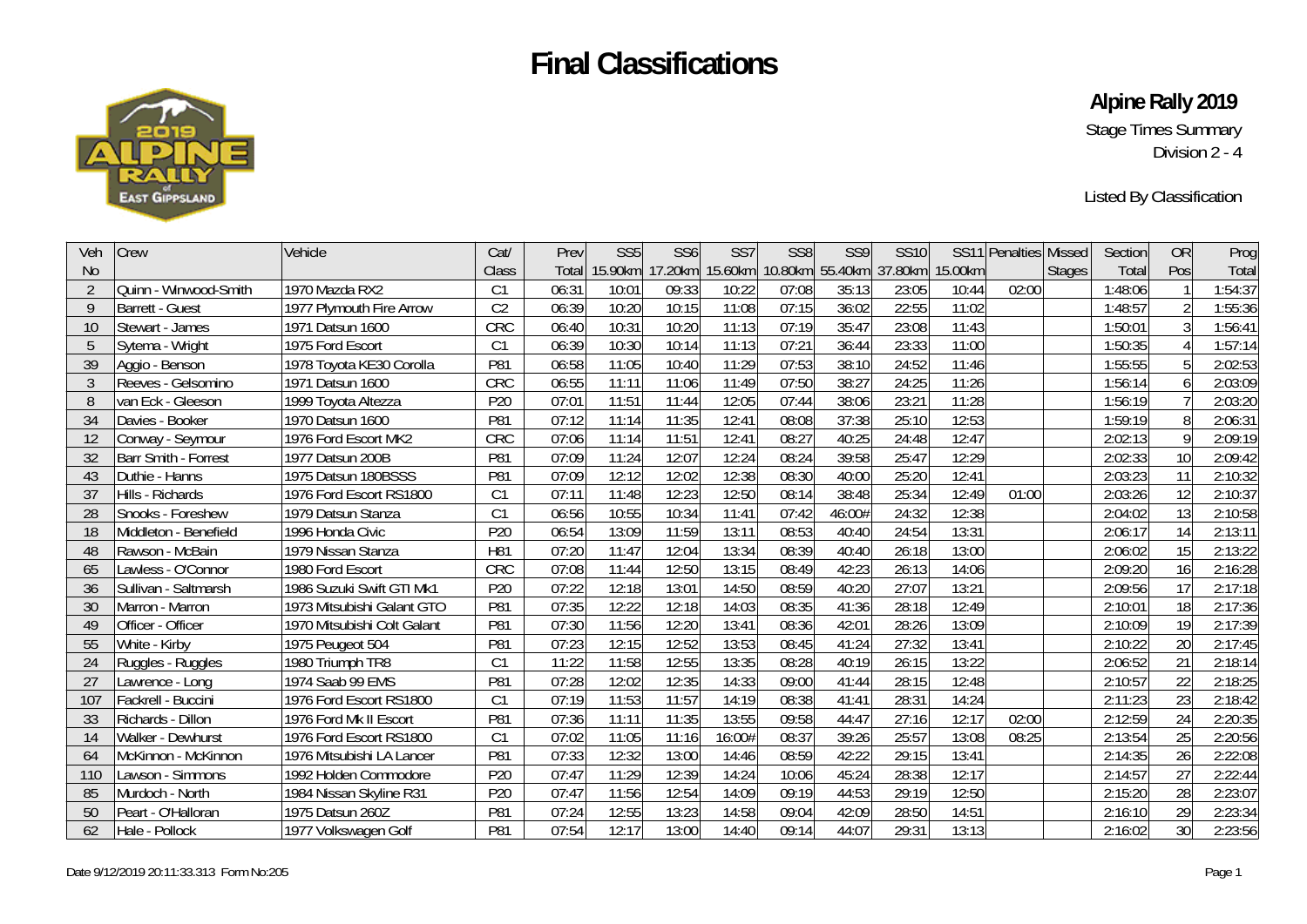| Veh       | Crew                     | Vehicle                         | Cat/            | Prev  | SS <sub>5</sub> | SS <sub>6</sub> | SS <sub>7</sub> | SS <sub>8</sub> | SS9     | <b>SS10</b> |         | SS11 Penalties | Missed        | Section | <b>OR</b>       | Prog    |
|-----------|--------------------------|---------------------------------|-----------------|-------|-----------------|-----------------|-----------------|-----------------|---------|-------------|---------|----------------|---------------|---------|-----------------|---------|
| <b>No</b> |                          |                                 | Class           | Total | 15.90km         |                 | 17.20km 15.60km | 10.80km         | 55.40km | 37.80km     | 15.00km |                | <b>Stages</b> | Total   | Pos             | Total   |
| 96        | McCormack - Vale         | 1982 Toyota Celica              | P81             | 07:19 | 12:26           | 14:33           | 15:50           | 09:47           | 42:39   | 27:38       | 14:13   |                |               | 2:17:06 | 31              | 2:24:25 |
| 20        | Valantine - Valantine    | 1971 Datsun 1600                | C <sub>2</sub>  | 07:01 | 10:49           | 11:16           | 12:38           | 08:13           | 46:00#  | 27:20       | 15:00#  | 07:00          |               | 2:18:16 | 32              | 2:25:17 |
| 94        | Symons - Stanyer         | 1979 Nissan/Datsun Stanza SSS   | P81             | 07:49 | 12:16           | 13:20           | 14:50           | 09:16           | 45:33   | 28:57       | 13:35   |                |               | 2:17:47 | 33              | 2:25:36 |
| 51        | Ewing - Ritson           | 1984 Volvo 240 White            | C1              | 07:37 | 12:57           | 13:38           | 15:27           | 09:24           | 43:46   | 29:13       | 13:49   |                |               | 2:18:14 | 34              | 2:25:51 |
| 59        | Senior - Phillips        | 1998 BMW 318ti                  | P20             | 07:31 | 12:15           | 12:46           | 14:32           | 09:13           | 44:25   | 29:14       | 13:16   | 03:00          |               | 2:18:41 | 35              | 2:26:12 |
| 74        | Lahiff - Lahiff          | 2000 Toyota Altezza             | P20             | 07:49 | 12:19           | 13:22           | 14:29           | 09:26           | 43:30   | 30:59       | 14:20   |                |               | 2:18:25 | $\overline{36}$ | 2:26:14 |
| 75        | Lawrance - Davison       | 1972 Datsun 1600                | P81             | 07:32 | 12:46           | 13:29           | 15:12           | 09:32           | 43:53   | 29:45       | 14:45   |                |               | 2:19:22 | $\overline{37}$ | 2:26:54 |
| 81        | Rogers - Wythe           | 1983 Commodore VH               | P <sub>20</sub> | 07:56 | 12:31           | 14:01           | 15:17           | 09:28           | 44:54   | 29:44       | 13:07   |                |               | 2:19:02 | 38              | 2:26:58 |
| 88        | van Winden - Gallacher   | 1979 Datsun Stanza              | P81             | 07:52 | 12:13           | 14:19           | 15:13           | 09:15           | 44:19   | 31:05       | 13:46   |                |               | 2:20:10 | 39              | 2:28:02 |
| 93        | Curry - Curry            | 1969 Datsun 1600                | P81             | 07:55 | 12:53           | 14:24           | 15:48           | 09:17           | 45:35   | 29:42       | 13:06   |                |               | 2:20:45 | 40              | 2:28:40 |
| 63        | Stapleton - Ellis        | 1969 Datsun 1600                | P81             | 07:46 | 13:00           | 13:54           | 15:48           | 09:47           | 44:34   | 29:42       | 14:10   |                |               | 2:20:55 | 41              | 2:28:41 |
| 91        | Ward - Fraser            | 1976 Toyota Corolla             | P81             | 07:51 | 12:20           | 14:08           | 15:30           | 09:35           | 45:26   | 30:40       | 13:48   |                |               | 2:21:27 | 42              | 2:29:18 |
| 16        | Woollard - Hurle         | 1985 Mazda RX7                  | P20             | 06:55 | 10:54           | 10:55           | 12:05           | 07:57           | 38:55   | 34:00#      | 12:36   | 15:08          |               | 2:22:30 | 43              | 2:29:25 |
| 56        | Shepherd - Shepherd      | 1985 Peugeot 505 GTi            | P20             | 07:55 | 12:39           | 13:43           | 15:35           | 09:40           | 44:23   | 31:30       | 14:01   |                |               | 2:21:31 | 44              | 2:29:26 |
| 106       | Holloway - Hood          | 1996 Hyundai Excel              | P <sub>20</sub> | 07:53 | 13:01           | 14:24           | 15:50           | 09:38           | 46:00#  | 29:49       | 13:17   |                |               | 2:21:59 | 45              | 2:29:52 |
| 60        | Jordan - Davidson        | 1974 Triumph Stag               | C <sub>2</sub>  | 07:21 | 13:44           | 15:12           | 16:00#          | 10:04           | 43:50   | 30:07       | 15:00#  |                |               | 2:23:57 | 46              | 2:31:18 |
| 108       | Anderson - Cripps        | 1985 Holden Commodore           | P <sub>20</sub> | 07:50 | 12:07           | 14:39           | 15:38           | 09:31           | 44:38   | 30:18       | 13:39   | 03:00          |               | 2:23:30 | 47              | 2:31:20 |
| 99        | Trucano - Thaw           | 1979 Datsun Sunny               | P81             | 07:58 | 12:41           | 14:32           | 16:00#          | 10:10           | 46:00#  | 30:31       | 13:38   |                |               | 2:23:32 | 48              | 2:31:30 |
| 61        | Reed - Reed              | 1967 Ford XT GT                 | H68             | 07:46 | 13:39           | 13:51           | 16:00#          | 09:51           | 46:00#  | 30:57       | 13:39   |                |               | 2:23:57 | 49              | 2:31:43 |
| 90        | Cromarty - Maslin        | 1977 Chrysler/Mitsubishi Lancer | P81             | 07:52 | 12:50           | 14:11           | 15:28           | 09:56           | 46:00#  | 31:58       | 14:07   |                |               | 2:24:30 | 50              | 2:32:22 |
| 69        | Rykers - Adams           | 1979 Toyota RA40 Celica GT      | C <sub>2</sub>  | 07:47 | 12:46           | 13:54           | 15:21           | 09:40           | 46:00#  | 32:07       | 14:54   |                |               | 2:24:42 | 51              | 2:32:29 |
| 47        | Bailey - Harriot         | 1965 Ford MK1 Lotus Cortina     | H68             | 07:59 | 13:02           | 14:15           | 15:45           | 09:43           | 46:00#  | 31:24       | 14:25   |                |               | 2:24:34 | 52              | 2:32:33 |
| 87        | Trewern - Trewern        | 1973 Toyota Levin TE27          | C1              | 07:51 | 12:58           | 14:42           | 15:41           | 09:58           | 46:00#  | 31:26       | 14:05   |                |               | 2:24:50 | 53              | 2:32:41 |
| 77        | Harper - Harper          | 1970 Ford Escort RS1600         | C1              | 07:52 | 12:09           | 15:04           | 15:58           | 09:53           | 46:00#  | 30:53       | 14:53   |                |               | 2:24:50 | 54              | 2:32:42 |
| 73        | Wallis - Ward            | 1988 Peugeot 309 GTi16          | P20             | 07:51 | 13:09           | 14:21           | 15:12           | 10:00           | 46:00#  | 31:55       | 14:22   |                |               | 2:24:59 | 55              | 2:32:50 |
| 80        | Gorst - Gorst            | 1971 Datsun 1600                | P81             | 07:50 | 13:20           | 14:59           | 16:00#          | 10:30           | 46:00#  | 30:32       | 13:45   |                |               | 2:25:06 | 56              | 2:32:56 |
| 68        | Bollard - Bonser         | 1972 Mazda RX2                  | P81             | 07:50 | 12:52           | 14:25           | 15:50           | 10:10           | 46:00#  | 30:50       | 15:00#  |                |               | 2:25:07 | 57              | 2:32:57 |
| 109       | Desbrow - Grant          | 1973 Ford Fairlane              | P81             | 08:21 | 12:39           | 14:36           | 16:00#          | 10:55           | 46:00#  | 30:35       | 14:20   |                |               | 2:25:05 | 58              | 2:33:26 |
| 79        | Caruana - Yates          | 1968 Datsun 1600                | H68             | 07:55 | 12:50           | 14:50           | 16:00#          | 11:00#          | 46:00#  | 31:16       | 13:45   |                |               | 2:25:41 | 59              | 2:33:36 |
| 76        | Wilson - Maddren         | 1976 Toyota Celica              | P81             | 07:51 | 13:04           | 13:54           | 15:02           | 10:07           | 46:00#  | 34:00#      | 13:42   |                |               | 2:25:49 | 60              | 2:33:40 |
| 92        | Artamonov - Bonch-Osmolo | 1996 Mitsubishi Mirage          | P <sub>20</sub> | 07:49 | 12:30           | 14:48           | 16:00#          | 11:00           | 46:00#  | 32:57       | 14:16   |                |               | 2:27:31 | 61              | 2:35:20 |
| 103       | Gibson - Clydesdale      | 1974 Mitsubishi Lancer          | P81             | 07:55 | 13:03           | 14:50           | 16:00#          | 10:33           | 46:00#  | 30:22       | 13:48   | 03:00          |               | 2:27:36 | 62              | 2:35:31 |
| 97        | Hills - Tuckey           | 1976 Ford Escort                | C1              | 08:03 | 13:43           | 15:44           | 16:00#          | 10:04           | 46:00#  | 32:00       | 14:14   |                |               | 2:27:45 | 63              | 2:35:48 |
| 98        | Pelech - Day             | 1984 Mitsubishi Sigma           | P20             | 07:59 | 13:44           | 14:57           | 16:00#          | 10:01           | 46:00#  | 31:55       | 14:37   | 01:00          |               | 2:28:14 | 64              | 2:36:13 |
| 84        | McKenzie - Brain         | 1973 Chrysler Galant            | P81             | 08:00 | 13:07           | 15:56           | 16:00#          | 10:43           | 46:00#  | 32:25       | 14:06   |                |               | 2:28:17 | 65              | 2:36:17 |
| 31        | O'Reilly - Blacksell     | 1981 Datsun Bluebird SSS        | P81             | 07:01 | 11:05           | 18:00#          | 14:44           | 08:33           | 40:41   | 26:14       | 12:34   | 17:26          |               | 2:29:17 | 66              | 2:36:18 |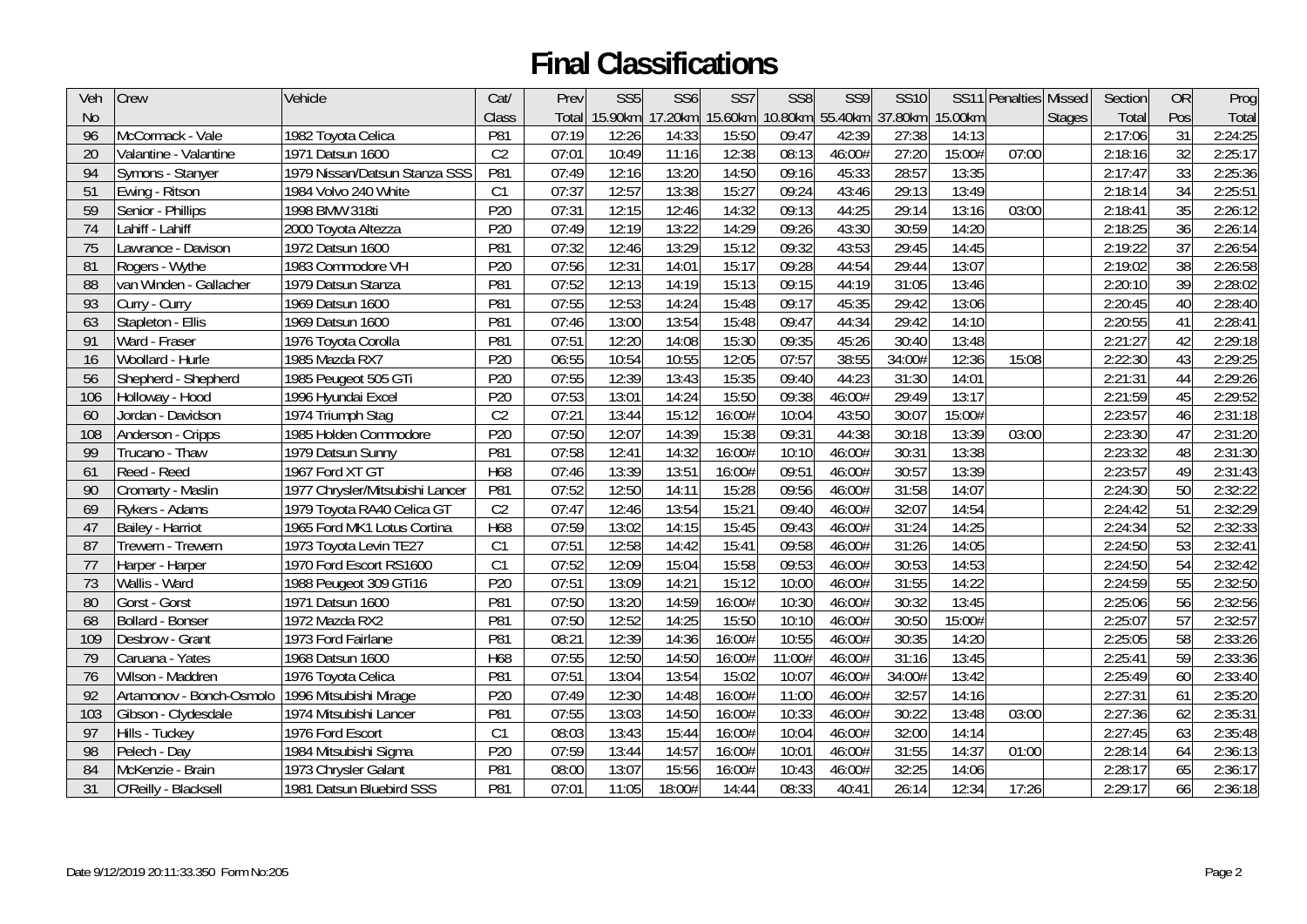| Veh            | Crew                    | Vehicle                  | Cat/            | Prev       | SS <sub>5</sub> | SS <sub>6</sub> | SS <sub>7</sub> | SS <sub>8</sub> | SS9        | <b>SS10</b> |            | SS11 Penalties Missed |               | Section    | <b>OR</b> | Prog       |
|----------------|-------------------------|--------------------------|-----------------|------------|-----------------|-----------------|-----------------|-----------------|------------|-------------|------------|-----------------------|---------------|------------|-----------|------------|
| <b>No</b>      |                         |                          | Class           | Total      | 15.90km         |                 | 17.20km 15.60km | $10.80$ km      | 55.40km    | 37.80km     | 15.00km    |                       | <b>Stages</b> | Total      | Pos       | Total      |
| 104            | North - Sweeney         | 1998 Hyundai Excel       | P20             | 07:55      | 13:08           | 15:43           | 16:00#          | 10:38           | 46:00#     | 34:00#      | 15:00#     |                       |               | 2:30:29    | 67        | 2:38:24    |
| 95             | Hannah - Collihole      | 1981 Holden Commodore    | P81             | 07:57      | 13:47           | 16:31           | 16:00#          | 10:59           | 46:00#     | 33:48       | 14:17      |                       |               | 2:31:22    | 68        | 2:39:19    |
| 71             | Fleming - Fleming       | 1975 Datsun 610          | P81             | 07:57      | 14:27           | 15:49           | 16:00#          | 10:59           | 46:00#     | 34:00#      | 15:00#     |                       |               | 2:32:15    | 69        | 2:40:12    |
| 100            | Cranston - Opie         | 1985 Toyota Celica       | P <sub>20</sub> | 07:59      | 14:47           | 17:24           | 16:00#          | 11:00#          | 46:00#     | 34:00#      | 15:00#     |                       |               | 2:34:11    | 70        | 2:42:10    |
| 38             | Ludlam - Wood           | 1970 Datsun 1600 Dazda   | C <sub>3</sub>  | 07:09      | 11:31           | 12:19           | 13:19           | 08:45           | 41:07      | 28:15       | 15:00#     | 1:19:00               |               | 3:29:16    | 71        | 3:36:25    |
| 42             | Wald - Ellis            | 1980 Datsun Stanza       | CRC             | 07:18      | 12:48           | 13:18           | 15:13           | 09:20           | 41:57      | 34:00#      | MCx2       |                       | $(-1)$        | 2:06:36    | 72        | 2:13:54    |
| 78             | Testa - Walters         | 1982 Nissan 240RS        | C1              | 06:21      | 13:08           | 16:33           | 16:00#          | 11:00#          | 46:00#     | 32:14       | 15:00#     |                       | $(-1)$        | 2:29:55    | 73        | 2:36:16    |
| 72             | Lewis - Turner          | 1970 Datsun 1600         | P81             | 07:49      | 12:04           | 13:56           | 14:12           | 11:00#          | 46:00#     | MCx2        | 12:42      | 1:24:44               | $(-1)$        | 3:14:38    | 74        | 3:22:27    |
| -1             | Barker - Long           | 1983 BMW 320is           | CRC             | 06:34      | 09:57           | 09:43           | 10:29           | 07:04           | 35:21      | <b>DNF</b>  | <b>DNF</b> |                       |               | <b>DNF</b> |           | <b>DNF</b> |
| 21             | Horobin - Taylor        | 1975 Datsun 180B         | P81             | 07:11      | 11:32           | 12:01           | 13:04           | 08:28           | 39:35      | <b>DNF</b>  | <b>DNF</b> |                       |               | <b>DNF</b> |           | <b>DNF</b> |
| 23             | Stilling - Thomson      | 1980 Datsun Stanza       | P81             | 07:21      | 11:36           | 11:48           | 12:58           | 08:16           | 39:11      | <b>DNF</b>  | <b>DNF</b> |                       |               | <b>DNF</b> |           | <b>DNF</b> |
| 35             | Sims - Moore            | 1976 Datsun 180B         | C <sub>2</sub>  | 07:14      | 11:26           | 11:31           | 12:56           | 08:35           | 40:08      | <b>DNF</b>  | <b>DNF</b> |                       |               | <b>DNF</b> |           | <b>DNF</b> |
| 40             | Thomas - Gelsomino      | 1980 Ford Mk2 Escort     | CRC             | 06:59      | 11:46           | 11:38           | 12:28           | 08:10           | 39:59      | <b>DNF</b>  | <b>DNF</b> |                       |               | <b>DNF</b> |           | <b>DNF</b> |
| 46             | Allen - Young           | 1984 Holden Commodore VK | P20             | 07:59      | 14:14           | 15:26           | 16:00#          | 10:59           | 46:00#     | <b>DNF</b>  | <b>DNF</b> |                       |               | <b>DNF</b> |           | <b>DNF</b> |
| 57             | Stilling - Waterhouse   | 1979 Datsun Stanza       | C1              | 07:44      | 12:36           | 13:31           | 16:00#          | 10:01           | 45:14      | <b>DNF</b>  | <b>DNF</b> |                       |               | <b>DNF</b> |           | <b>DNF</b> |
| $\overline{7}$ | Smart - Reardon-Smith   | 1979 Datsun Stanza       | C1              | 06:36      | 10:09           | 09:48           | 10:51           | 07:12           | <b>DNF</b> | <b>DNF</b>  | <b>DNF</b> |                       |               | <b>DNF</b> |           | <b>DNF</b> |
| 41             | Dimmock - Hannah        | 1971 Datsun 240Z         | P81             | 07:04      | 11:24           | 12:06           | 12:48           | 08:32           | <b>DNF</b> | <b>DNF</b>  | <b>DNF</b> |                       |               | <b>DNF</b> |           | <b>DNF</b> |
| 44             | Mason - Reed            | 1979 Ford RS1800 Escort  | C1              | 06:58      | 11:17           | 11:41           | 12:36           | 08:01           | <b>DNF</b> | <b>DNF</b>  | <b>DNF</b> |                       |               | <b>DNF</b> |           | <b>DNF</b> |
| 52             | Mulligan - Males        | 1984 Opel Manta          | $\overline{C3}$ | 07:22      | 13:09           | 13:07           | 15:24           | 09:23           | <b>DNF</b> | <b>DNF</b>  | <b>DNF</b> |                       |               | <b>DNF</b> |           | <b>DNF</b> |
| 53             | Kerr - Cole             | 1971 Datsun 1600         | P81             | 07:32      | 12:01           | 13:05           | 16:00#          | 09:46           | <b>DNF</b> | <b>DNF</b>  | <b>DNF</b> |                       |               | <b>DNF</b> |           | <b>DNF</b> |
| 70             | Partridge - Partridge   | 1975 Ford Escort         | P81             | 07:44      | 11:40           | 12:25           | 14:02           | 08:27           | <b>DNF</b> | <b>DNF</b>  | <b>DNF</b> |                       |               | <b>DNF</b> |           | <b>DNF</b> |
| 86             | Vlandis - Hilton        | 1980 Volvo 242 GT        | C1              | 07:19      | 12:40           | 12:50           | 14:35           | 09:04           | <b>DNF</b> | <b>DNF</b>  | <b>DNF</b> |                       |               | <b>DNF</b> |           | <b>DNF</b> |
| 101            | Canny - Norman          | 1983 Porsche 944         | P20             | 08:00      | 13:16           | 15:49           | 16:00#          | 10:55           | <b>DNF</b> | <b>DNF</b>  | <b>DNF</b> |                       |               | <b>DNF</b> |           | <b>DNF</b> |
| 102            | Carruthers - Carruthers | 1967 Ford Falcon XR GT   | H68             | 07:55      | 12:50           | 14:31           | 16:00#          | 10:20           | <b>DNF</b> | <b>DNF</b>  | <b>DNF</b> |                       |               | <b>DNF</b> |           | <b>DNF</b> |
| 17             | Badenoch - Kelly        | 1979 Toyota Celica RA40  | C1              | 06:46      | 10:25           | 10:35           | 11:44           | <b>DNF</b>      | <b>DNF</b> | <b>DNF</b>  | <b>DNF</b> |                       |               | <b>DNF</b> |           | <b>DNF</b> |
| 19             | Waterhouse - Crawford   | 1986 Mazda RX7           | P20             | 07:18      | 11:54           | 12:17           | 13:08           | <b>DNF</b>      | <b>DNF</b> | <b>DNF</b>  | <b>DNF</b> |                       |               | <b>DNF</b> |           | <b>DNF</b> |
| 82             | Garrad - Walters        | 1999 Hyundai Excel       | P20             | 07:50      | 12:02           | 14:41           | 16:00#          | <b>DNF</b>      | <b>DNF</b> | <b>DNF</b>  | <b>DNF</b> |                       |               | <b>DNF</b> |           | <b>DNF</b> |
| $\overline{4}$ | Monkhouse - Moscatt     | 1973 Datsun 180B SSS     | CRC             | 06:36      | 10:23           | 10:10           | <b>DNF</b>      | <b>DNF</b>      | <b>DNF</b> | <b>DNF</b>  | <b>DNF</b> |                       |               | <b>DNF</b> |           | <b>DNF</b> |
| 13             | Clarke - Preston        | 1972 Datsun 1600         | CRC             | 07:14      | 11:28           | 12:48           | <b>DNF</b>      | <b>DNF</b>      | <b>DNF</b> | <b>DNF</b>  | <b>DNF</b> |                       |               | <b>DNF</b> |           | <b>DNF</b> |
| 15             | Travis - Travis         | 1984 Nissan Gazelle      | CRC             | 06:44      | 10:33           | 10:38           | <b>DNF</b>      | <b>DNF</b>      | <b>DNF</b> | <b>DNF</b>  | <b>DNF</b> |                       |               | <b>DNF</b> |           | <b>DNF</b> |
| 22             | Schey - Middleton       | 1975 Ford Escort         | C <sub>2</sub>  | 07:08      | 11:15           | 12:22           | <b>DNF</b>      | <b>DNF</b>      | <b>DNF</b> | <b>DNF</b>  | <b>DNF</b> |                       |               | <b>DNF</b> |           | <b>DNF</b> |
| 45             | Lennane - King          | 1969 Datsun 1600         | P81             | 07:07      | 12:40           | 16:05           | <b>DNF</b>      | <b>DNF</b>      | <b>DNF</b> | <b>DNF</b>  | <b>DNF</b> |                       |               | <b>DNF</b> |           | <b>DNF</b> |
| 25             | Peterson - Willson      | 1994 Nissan Sunny GTi    | P20             | 06:58      | 10:54           | <b>DNF</b>      | <b>DNF</b>      | <b>DNF</b>      | <b>DNF</b> | <b>DNF</b>  | <b>DNF</b> |                       |               | <b>DNF</b> |           | <b>DNF</b> |
| 58             | Millard - Branford      | 1968 Datsun 1600         | C <sub>2</sub>  | 07:07      | 11:02           | <b>DNF</b>      | <b>DNF</b>      | <b>DNF</b>      | <b>DNF</b> | <b>DNF</b>  | <b>DNF</b> |                       |               | <b>DNF</b> |           | <b>DNF</b> |
| $\overline{6}$ | Friend - Canning        | 1982 Nissan Silvia       | CRC             | 05:45      | <b>DNF</b>      | <b>DNF</b>      | <b>DNF</b>      | <b>DNF</b>      | <b>DNF</b> | <b>DNF</b>  | <b>DNF</b> |                       |               | <b>DNF</b> |           | <b>DNF</b> |
| 29             | Reddiex - Mitchell      | 1971 Datsun 1600 SSS     | CRC             | <b>DNF</b> | <b>DNF</b>      | <b>DNF</b>      | <b>DNF</b>      | <b>DNF</b>      | <b>DNF</b> | <b>DNF</b>  | <b>DNF</b> |                       |               | <b>DNF</b> |           | <b>DNF</b> |